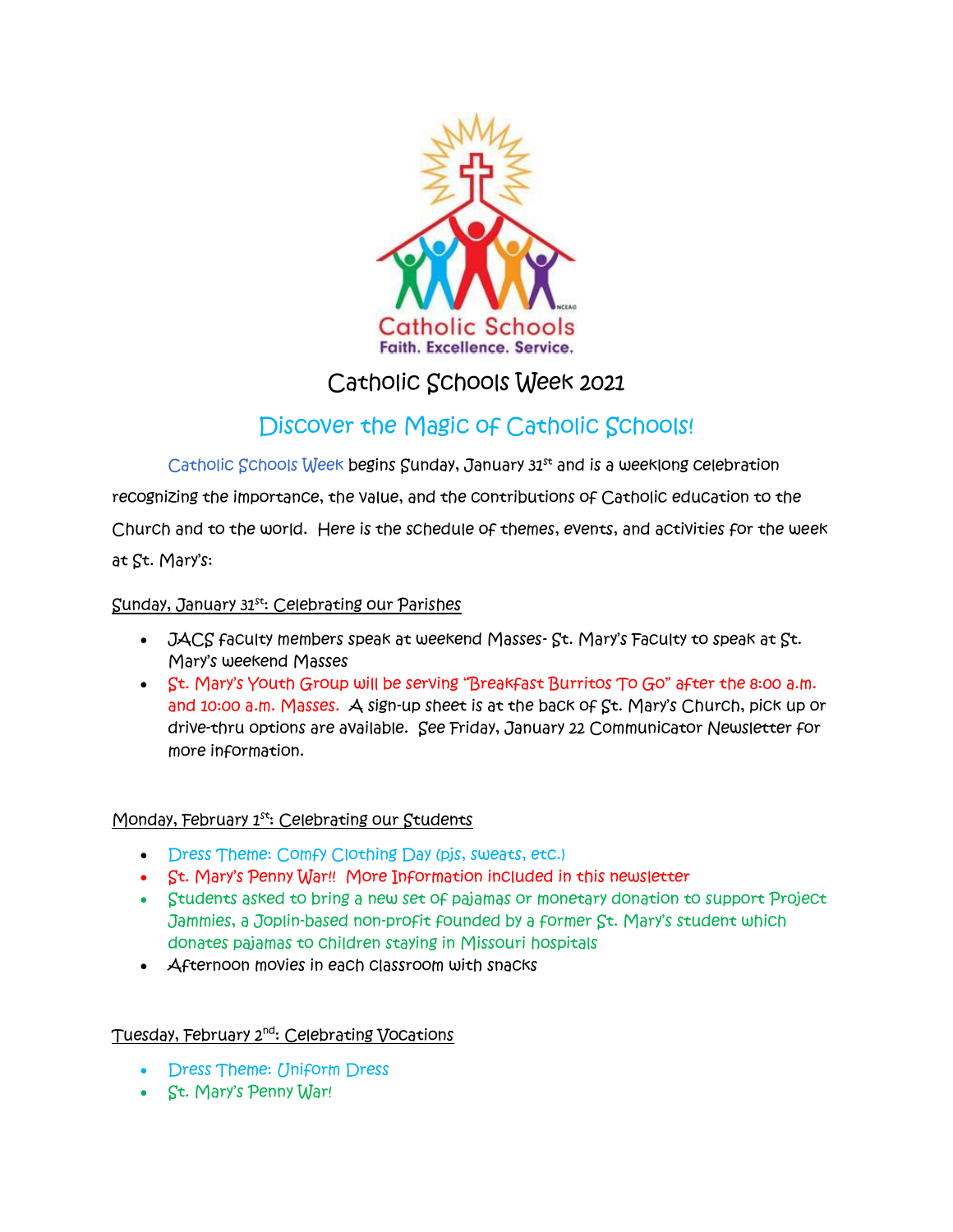- Students will write thank you notes to clergy with their classroom teachers
- Magic of Catholic Schools presentation by Deacon Rob, Diocesan Superintendent of Schools, K-2<sup>nd</sup> grades at 9:30 a.m., 3<sup>rd</sup>-5<sup>th</sup> grades at 10:00 a.m.
- Mass with Bishop Rice, 1:30 p.m.

### Wednesday, February 3rd: Celebrating our Faculty and Staff

- Dress theme: Wacky Wednesday! Crazy socks, mismatched/backwards clothing, silly hair, decorated facemask, etc.
- St. Mary's Penny War!
- Father Chaz to visit with students and have lunch
- Home and School Faculty/Staff Appreciation Lunch with one-hour lunchtime so teachers may all eat together (parent volunteers cover lunch, recess, or class time). Thank you!

### Thursday, February 4<sup>th</sup>: Celebrating our Nation and Volunteers

- Dress theme: Patriotic dress in red, white and blue (students and faculty may wear jeans)
- St. Mary's Penny War!
- Adoration, Grades K-5 (specific schedule for the day will be given to teachers)
- Post photos of active service members and veterans in our Hall of Heroes-photos due by Friday, January 29th
- Students will make valentines in their classrooms to send to veterans in the N $\rm W$ Arkansas VA Hospital
- End the day with All-School and Parent Prayers and Songs at the Flagpole starting at 2:30 p.m.

#### Friday, February 5th: Celebrating our Community

- Dress Theme: Missouri Day! Wear your favorite Missouri sports team clothing professional, college, or JACS! (students and faculty may wear jeans)
- Final Day of St. Mary's Penny War!
- Students write thank you notes to parents thanking them for choosing St. Mary's for their education
- Class Buddies-each class will spend time playing games or reading with an assigned buddy class

#### Saturday, February 6th: Celebrating our Families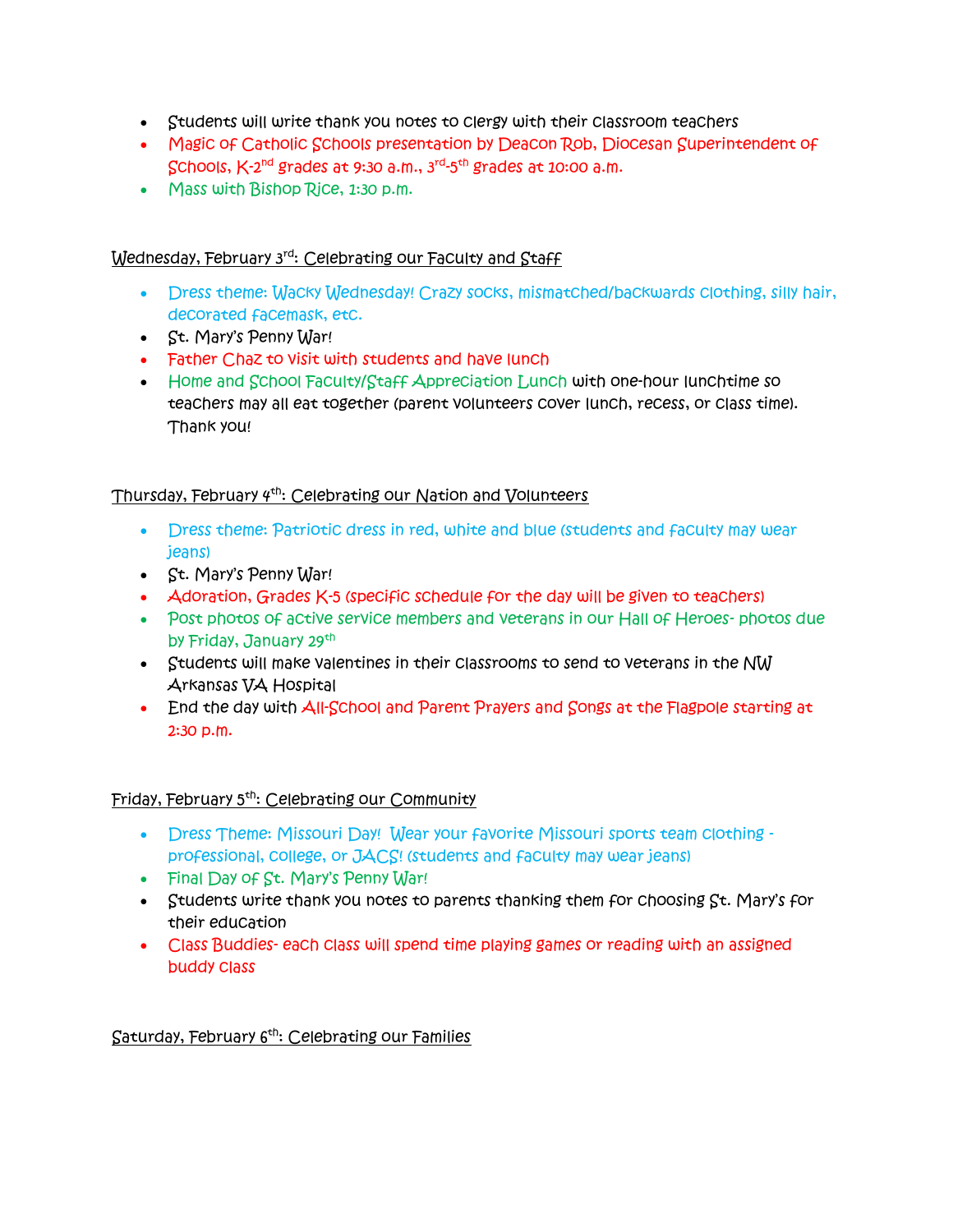- Plan something special to do with your family centered around faithful service (make a card for a family member, write sidewalk chalk messages for neighbors, help a sibling learn something new, etc.)
- Post of photo of your family doing something special together on our school's Facebook page (St. Mary's Catholic Elementary School) and be entered in a drawing for prizes



If you have any change laying around your home, please start saving it now for St. Mary's Penny War the week of Catholic Schools Week, January 31st – February 6<sup>th</sup>. A penny war is a fun class competition to see which class can raise the most money for charity with pocket change. Pennies are positive points and silver coins (nickels, dimes, quarters, etc.) can be placed in other classroom change containers to cancel out pennies. Last year St. Mary's students raised \$2,438.38 during our Penny War week, what an exciting accomplishment! There are 2 divisions in the contest, a winner from Early Learners - Kindergarten classes and a winner from 1st – 5<sup>th</sup> Grades. The winning class in the EL-K division will enjoy a popcorn and movie party as their treat, and the winning class in the  $1^{\rm st}\text{-}5^{\rm th}$  grade division will enjoy a week of free dress days (except on Friday for Mass).

In addition to saving your change, St. Mary's collects new children's pajamas each year during Catholic Schools Week for Project Jammies, a Joplin-based charity started by a former St. Mary's student. New pajamas are taken to Missouri hospitals and given to children who are patients so they have something more cozy and comforting to wear during their hospital stay than a drafty and scratchy hospital gown.

God bless and take care,